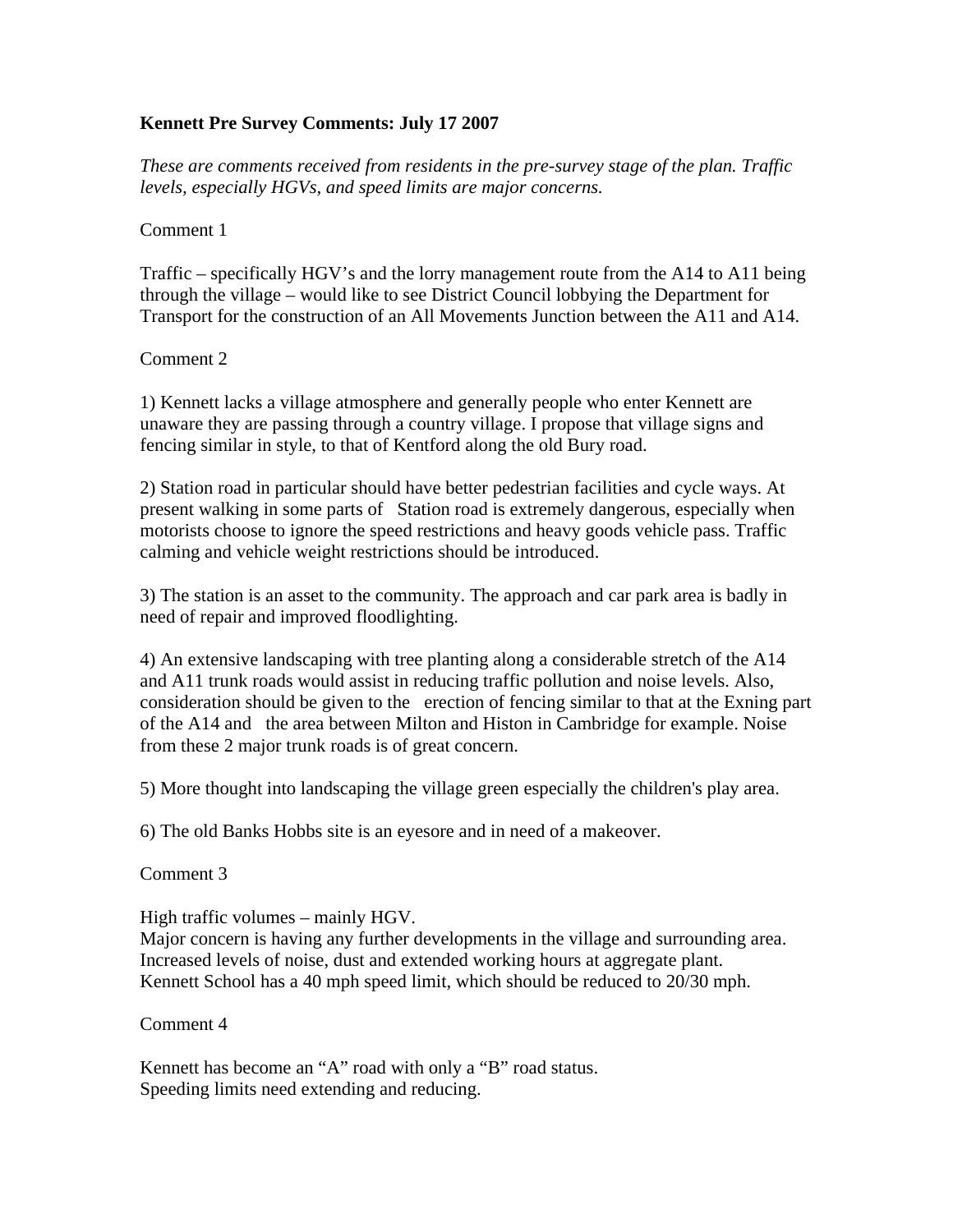More affordable homes are required.

Sports clubs cold be created within new Village Hall, which could also be used for wedding receptions etc.

More pavements, more cycle tracks, more public rights of way.

Comment 5

Traffic on Station Road not observing speed limit. Station Road in a worse state since the road was tarmacced 13/6/07. Lorries churning the road up going into Hanson's.

Comment 6

Increasing volume of traffic on small roads. Increasing size of traffic (lorries) on small roads. Neighbourhood security. Noise pollution: Wildtracks, Gun Clubs.

Comment 7 (items ticked)

Traffic on our roads Speeding and Parking Litter

Comment 8 (items ticked)

Traffic on our roads Speeding and Parking **Litter** 

Comment 9 (items ticked)

**Schools** Speeding and Parking A new Village Hall Bus and Rail Services **Litter** The noise from Wildtracks More affordable Homes

Comment 10

More affordable homes Traffic on roads, as roads are not very wide for large lorries

Comment 11